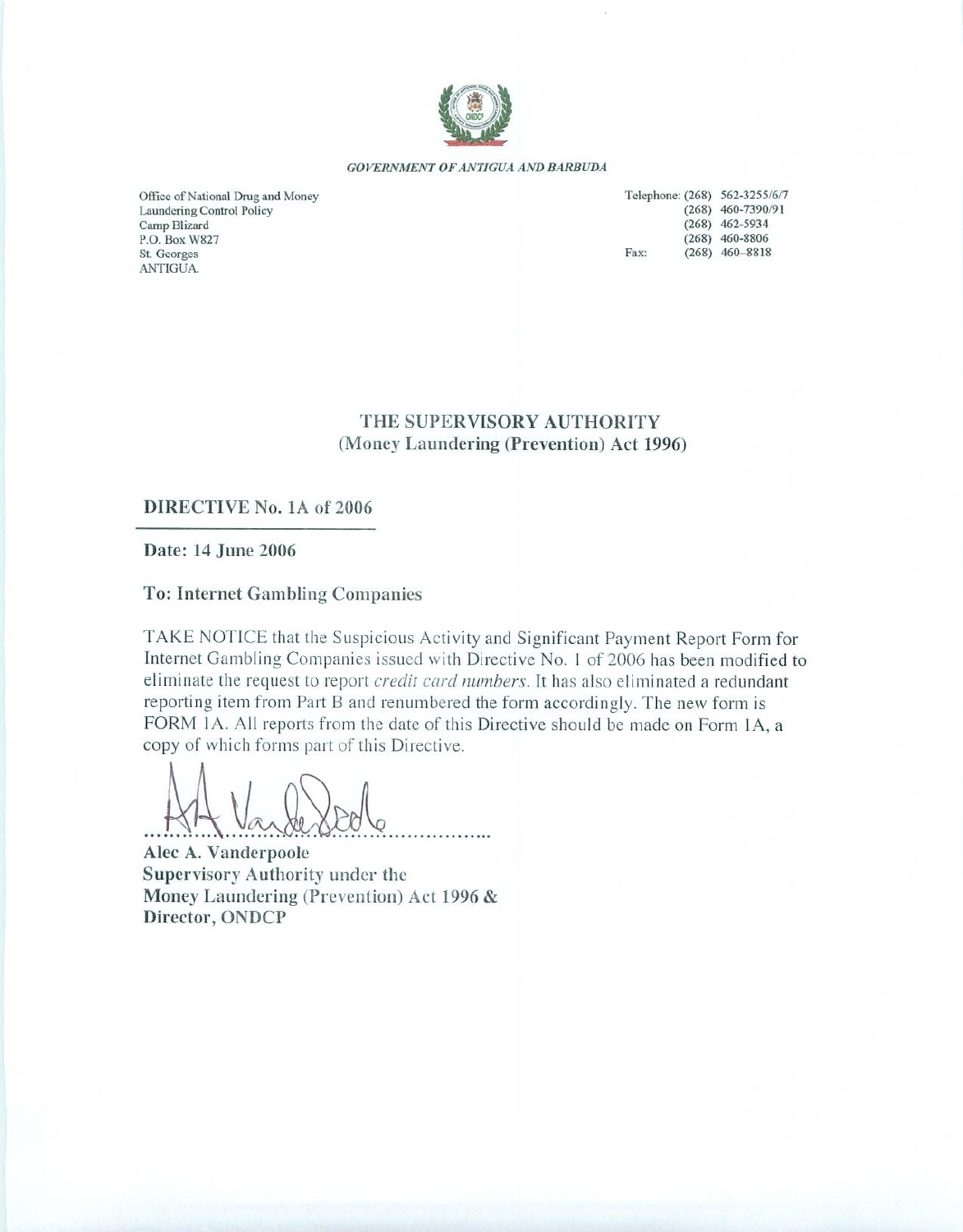

# **Suspicious Activity and Significant Payment Report**

*Please complete this form in black ink and print in CAPITAL LETTERS Mark appropriate answer boxes with a check (√)*

#### **CONFIDENTIAL**

**Complete as much of this form as possible, as soon as practicable AFTER the transaction or attempted transaction or activity.**

**Internet Gambling Companies are listed as financial institutions in the First Schedule to the Money Laundering (Prevention) Act 1996 (as amended) ("MLPA"). Reporting to the Supervisroy Authority of fraudulent or suspicious transactions which may involve money laundering or an activity similar to money laundering is required of internet gambling companies by Section 13 of the MLPA and by Regulation 186 of the Interactive Gaming and Interactive Wagering Regulations 2001 ( IGIWR). Reporting of payments to players exceeding US\$25,000 is required by regulation 127(d) of the IGIWR. This form is the one required for internet gambling companies to report suspicious transactions or activities, and payments exceeding US\$25,000 (significant transactions).** 

**Send the completed form to: THE SUPERVISORY AUTHORITY ONDCP Headquarters P.O. Box W 827, Camp Blizard, Antigua Help: (268) 562-3261 Fax: (268) 460-8818** 

**Tel: (268) 562-3255 email: supervisoryauthority@ondcp.gov.ag**

#### **Privacy Statement**

The provisions of Section 13 of the MLPA and Regulations 186 and 127of the IGIWR are designed to help detect money laundering and uncover the proceeds of crime. Information reported to the Supervisory Authority at the ONDCP is kept confidential. However, the Supervisory Authority is legally authorised to share the information with another law enforcement authority where the disclosure is essential to the detection, investigation or prosecution of an offence. As financial institutions, Gaming Companies and their employees are authorised by Regulation 134(c) of the IGIWR to disclose information required to enforce the Regulations, and are protected by Section 13(4)of the MLPA from criminal, civil or administrative liability for complying with the legal requirement to file reports of transactions that constitute or could be related to money laundering.

Penalties exist for failure to lodge or supply full and correct information as required. For assistance please call the Senior Financial Intelligence Officer of the ONDCP at **(268) 562-3255**

#### **Important Note**

**Reporting is required to be done promptly. Under Regulation 186 IGIWR reports of suspicious transactions or activities must be made within 24 hours or as soon as practicable. Under Regulation 127(d) reports of payments exceeding US\$25,000 must be made within 48 hours.**

Please note the time when the suspicious transaction/activity or payment occurred and the time when you start to complete this form. You may be asked how long you took to complete it.

## **Please indicate which type(s) of report you are making**

Payment exceeding U.S. \$25,000. If so, complete Part A then go to Part D.

 $\Box$  Fraudulent or suspicious activity that may involve money laundering. If so, go to Part B.

## **SIGNIFICANT PAYMENT REPORT**

## **PART A - PAYMENT EXCEEDING U.S.\$25,000**

**1** Player account number

**2** Name of Registered Player (give name(s) and surname)

**3** Player's account address (cannot be a P.O. Box)

**State/province: Postcode: Country:**

**4** Date of birth (dd/mm/yyyy)

**5** Name of gaming activity that resulted in payout

**6** Date of payment (dd/mm/yyyy)

**7** How payment was made (eg. wire to credit card account, cheque to Player's account address)

**8** Amount paid out by reporting licence holder: U.S.\$

## **SUSPICIOUS ACTIVITY REPORT**

### **PART B - IDENTITY OF PERSON ENGAGED IN A SUSPICIOUS TRANSACTION OR ACTIVITY**

**9** Player account number

**10** Name of Registered Player (give name(s) and surname)

**11** Player's account address (cannot be a P.O. Box)

**State/province: Postcode:**

**Country:**

**12** Date of birth (dd/mm/yyyy)

**13** Is the Player associated directly or indirectly with any other gaming account? Account number: Name of Registered Player: Residential address:

**State/province: Postcode: Country:**

**14** Are there any person(s) other than the Registered Player involved in the transaction? Name: Address:

**State/province: Postcode: Country:** Other form of identification (describe):

## **PART C - DETAILS OF SUSPICIOUS TRANSACTION OR ACTIVITY**

**15** Date(s) or period of transaction or activity (dd/mm/yyyy)

**16a** Type of gaming/wagering activity (game, sports event etc.) invovled:

and/or

**16b** Type of transaction involved (eg. deposit, wager, payment etc.):

**17** Total amount involved in transaction/activity: US\$

**18** URL of website involved

**19** Name of any other person(s) or organisation(s) affected by the transaction or activity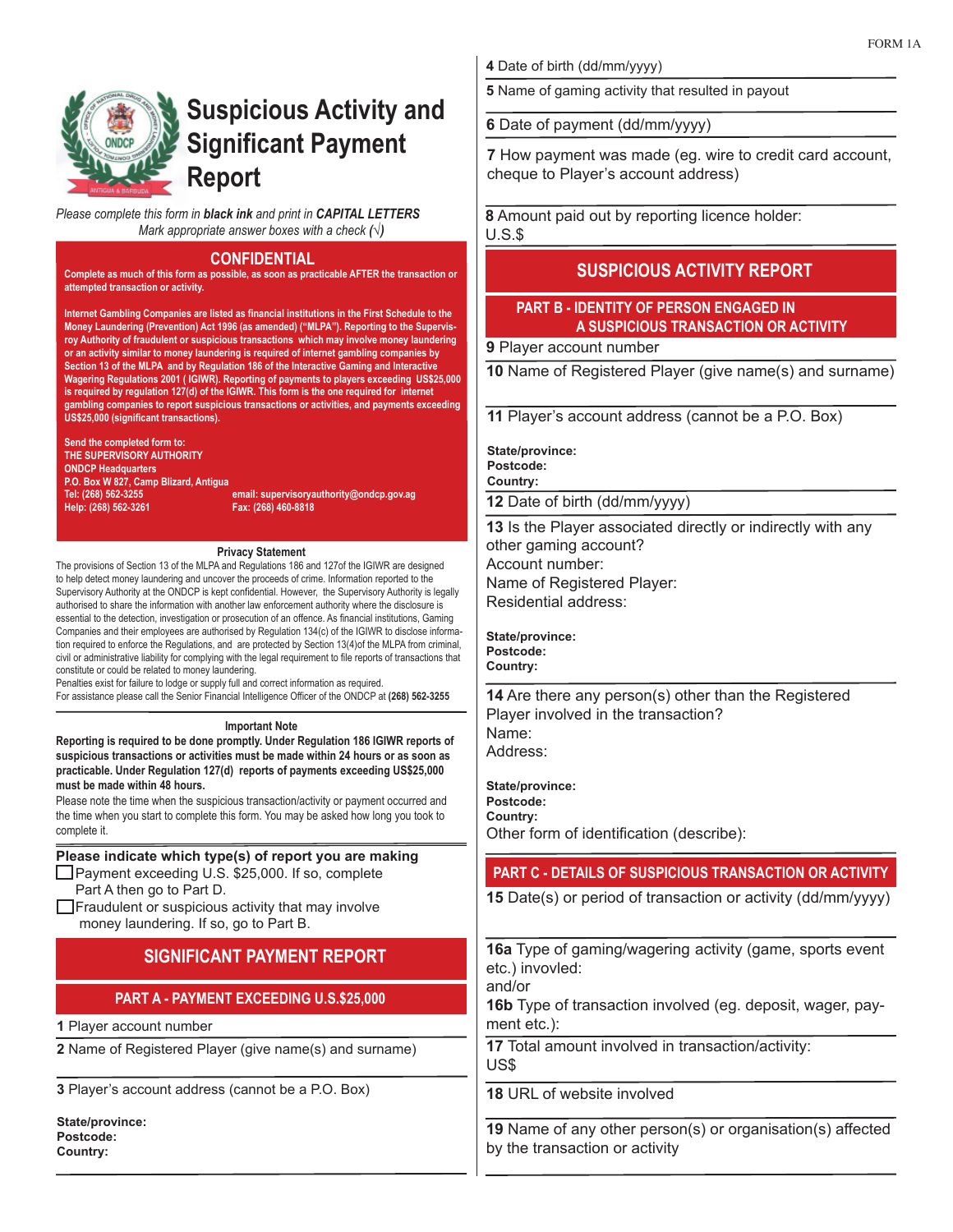### **PART D - GROUNDS FOR REPORTING TRANSACTION AND/OR ACTIVITY**

**20** (1) Give details of the nature of and circumstances surrounding the payout reported in Part A, **and/or**,

 (2) Give the reasons why you consider the transaction or activity reported in Part C to be suspicious. (If there is insufficient space, continue the narrative on a separate sheet of paper.) PLEASE TYPE OR PRINT IN BLOCK LETTERS.

**21** Is additional information attached to this report? **No Yes** If yes, please specify:

**22** If the identity of a person involved in the transaction or activity (other than a registered player) has not been established in Part B and the person is **not** known to the customer relations person, if possible, give a physical description of the person (eg. sex, approximate age, height, build, etc.)